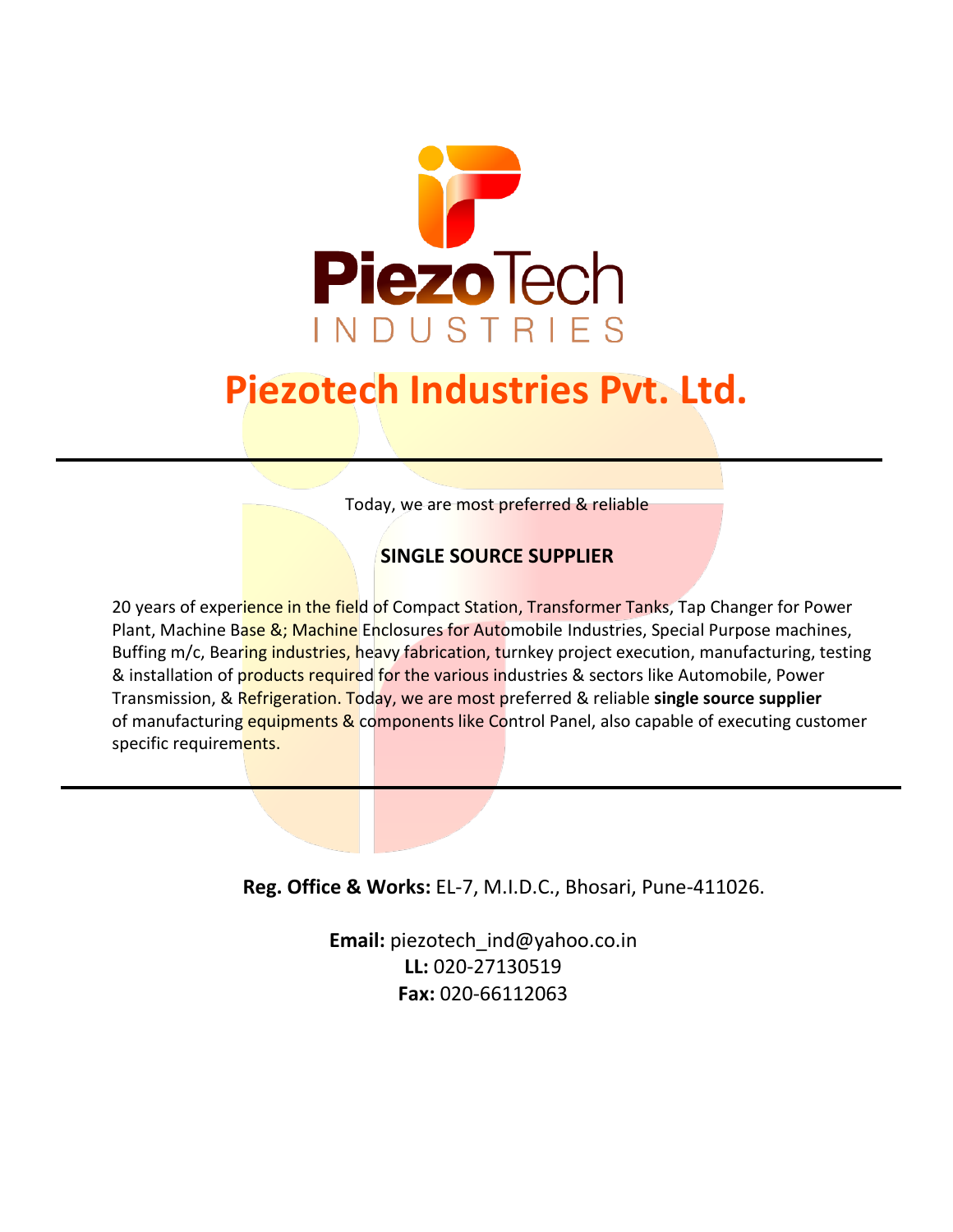## **ABOUT US**

We take this opportunity to introduce ourselves as Manufacturers & fabricators in stainless steel & mild steel. We are in design & manufacturing for Steel Plant Equipments, Control Panels, Transformer Tanks, Tap Changer for Power Plant, Machine Base & Machine Enclosures for Automobile Industries, Etc.

Our company started activity since 1998 under motivation of **Mr.Chottalal Panchal.** He was real force behind our entire activity & Progress. Enclosed information in company profile is adequate to justify our capacity and capabilities.

We request your good self to kindly register our company in your vendor-approved list to have business association with you.

Awaiting your inquiries at earliest

Thanking you and assuring of best services all the time.

## **VISION & MISSION**

#### **Vision:**

- To Focus on Quality & Innovation.
- To Become Reliable Partner with our esteem Customers & Create Values to achieve great Customer Satisfaction.

#### **Mission:**

- To become one of the best and leading engineering organizations with a foundation built on quality, safety, innovation and cost competitiveness.
- Our customers are foremost in our minds all the time. We go the extra mile to exceed their expectations.
- To provide cost effective and quality solutions for our clients.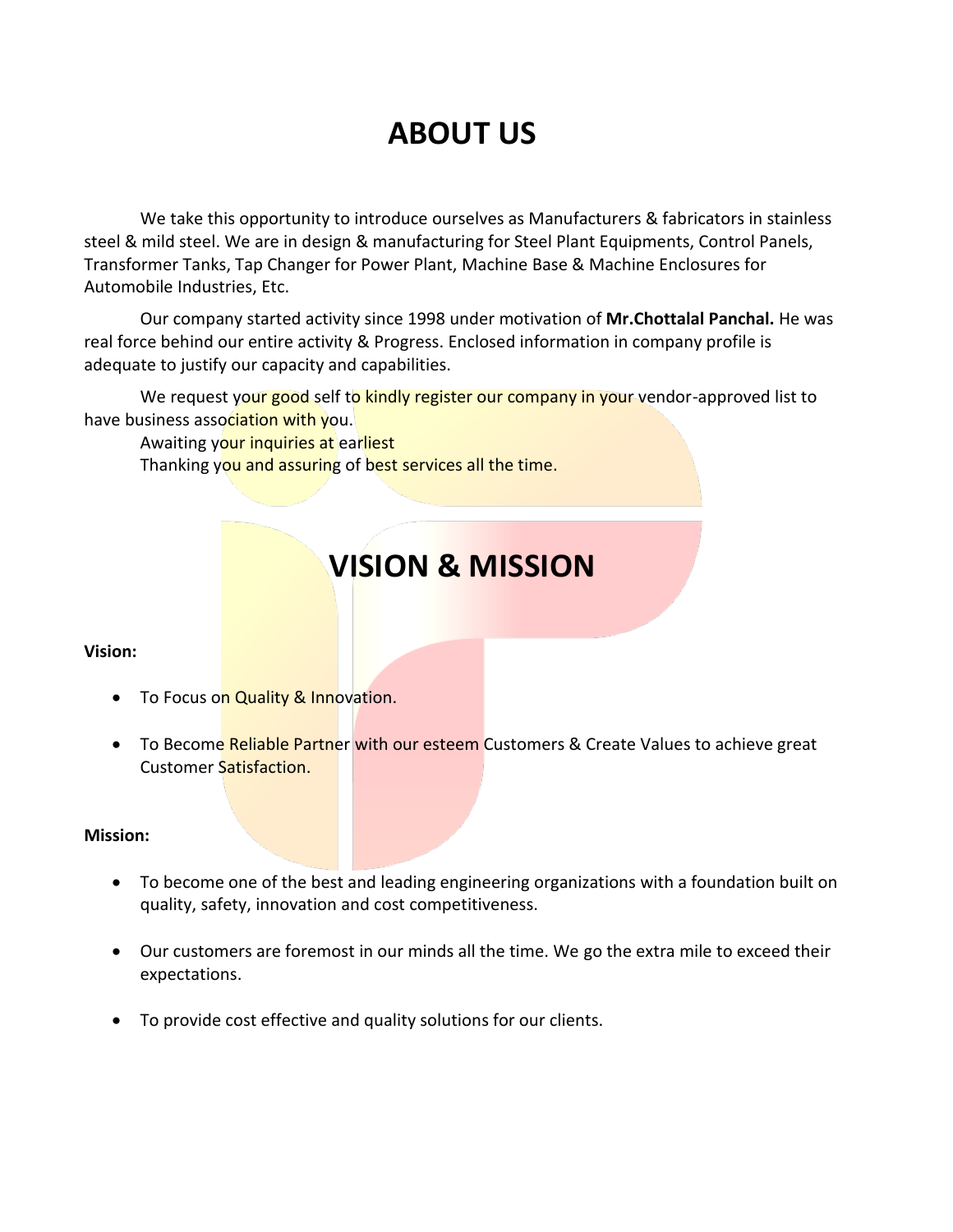### **PROFILE**

| $\mathbf{1}$   | Name                                   |                             |  | Piezo Tech Industries Pvt. Ltd.      |  |  |
|----------------|----------------------------------------|-----------------------------|--|--------------------------------------|--|--|
| $\overline{2}$ | Year Of Establishment                  |                             |  | <b>Since 1998</b>                    |  |  |
| 3              | <b>Address</b>                         |                             |  | EL-7, M.I.D.C.,                      |  |  |
|                |                                        |                             |  | Bhosari, Pune-411026.                |  |  |
| 4              | <b>Contact Details</b>                 |                             |  | 020-27130519                         |  |  |
|                |                                        |                             |  | 020-66112063                         |  |  |
| 5              | Email                                  |                             |  | piezotech_ind@yahoo.co.in            |  |  |
| 6              |                                        | <b>Contact Persons</b>      |  | <b>Ritesh Panchal - 09850828635</b>  |  |  |
|                |                                        |                             |  | M. G. Swami - 09371014736            |  |  |
|                |                                        |                             |  | <b>Swapnil Panchal - 09923344707</b> |  |  |
| $\overline{7}$ |                                        | <b>Factory Working Area</b> |  | Total 12.5K sq. ft.                  |  |  |
|                | Maximum capacity per month             |                             |  | 30 M Tons                            |  |  |
|                | Maximum capacity of single job         |                             |  | 2 M Tons                             |  |  |
| 8              | Turnover                               |                             |  | 3.5 Cr. FY12-13.                     |  |  |
| 9              | Banker<br>Thane Janata Sah Bank (TJSB) |                             |  |                                      |  |  |
|                | Bhosari, Pune.                         |                             |  |                                      |  |  |
| 10             | PAN No.                                |                             |  | AABCP0075E                           |  |  |
|                | VAT. Tin No.                           |                             |  | 27350007758 V w. e. f. 1.4.06        |  |  |
|                | CST. Tin No.                           |                             |  | 27350007758 C w. e. f. 1.4.06        |  |  |
|                | SSI No.                                |                             |  | 27/025/11/03533                      |  |  |
|                | Excise Registration No.                |                             |  | AABCP0075EXFM001                     |  |  |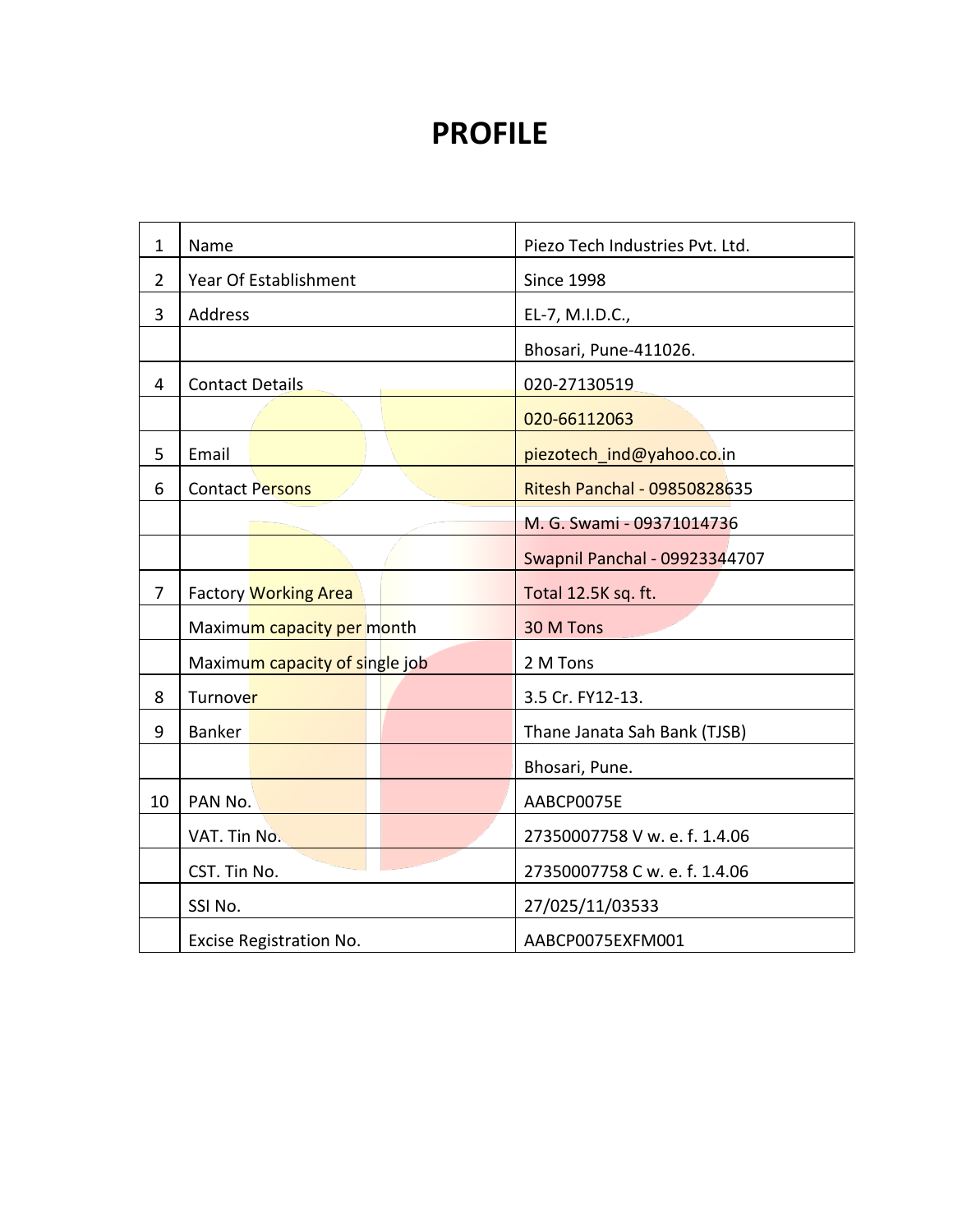## **LIST OF MACHINES**

| <b>Machines/Hand Tools</b>          | Capacity / Make                                                     | Quantity |
|-------------------------------------|---------------------------------------------------------------------|----------|
| <b>CNC Turret Punch Press</b>       | Tantus 256H<br>Thickness up to 5mm, Accuracy better<br>than 0.1 mm. | 01       |
| Shearing Machine                    | Sunshine 8mm x 2500mm                                               | 01       |
| <b>Press Break Machine</b>          | Sunshine 6mm x 2500mm                                               | 01       |
| <b>Roll Forming Machine</b>         | Ambika 2mm x 250mm                                                  | 01       |
| <b>Profile Cutting Machine</b>      | 1100mm x 1100mm                                                     | 01       |
| Welding Rectifier<br>Inverter based | Sigma Weld 250 & 300 Amp                                            | 04       |
| Welding Rectifier                   | Paras 600Amp                                                        | 01       |
| <b>Welding Transformers</b>         | Parul 400Amp                                                        | 09       |
| <b>Power Press</b>                  | 20 M Ton & 10 M Ton                                                 | 02       |
| Compressor                          | Indo Air 20HP                                                       | 01       |
| Radial Drill Machine                | 65 mm Dia & 45mm Dia                                                | 02       |
| <b>Hand Drill Machine</b>           | <b>KPT 12mm Dia</b>                                                 | 01       |
| Hand/Jig Saw                        | Hitachi 3mm                                                         | 01       |
| <b>Bench Grinder</b>                | Gurukrupa 10"                                                       | 01       |
| Flexible Grinder                    | Nippon 6"                                                           | 01       |
| Hand/Angle Grinder                  | KPT 7"                                                              | 09       |
| Sanders/Polisher                    | KPT 7"                                                              | 04       |
| <b>Pug Cutting Machine</b>          | STD.                                                                | 02       |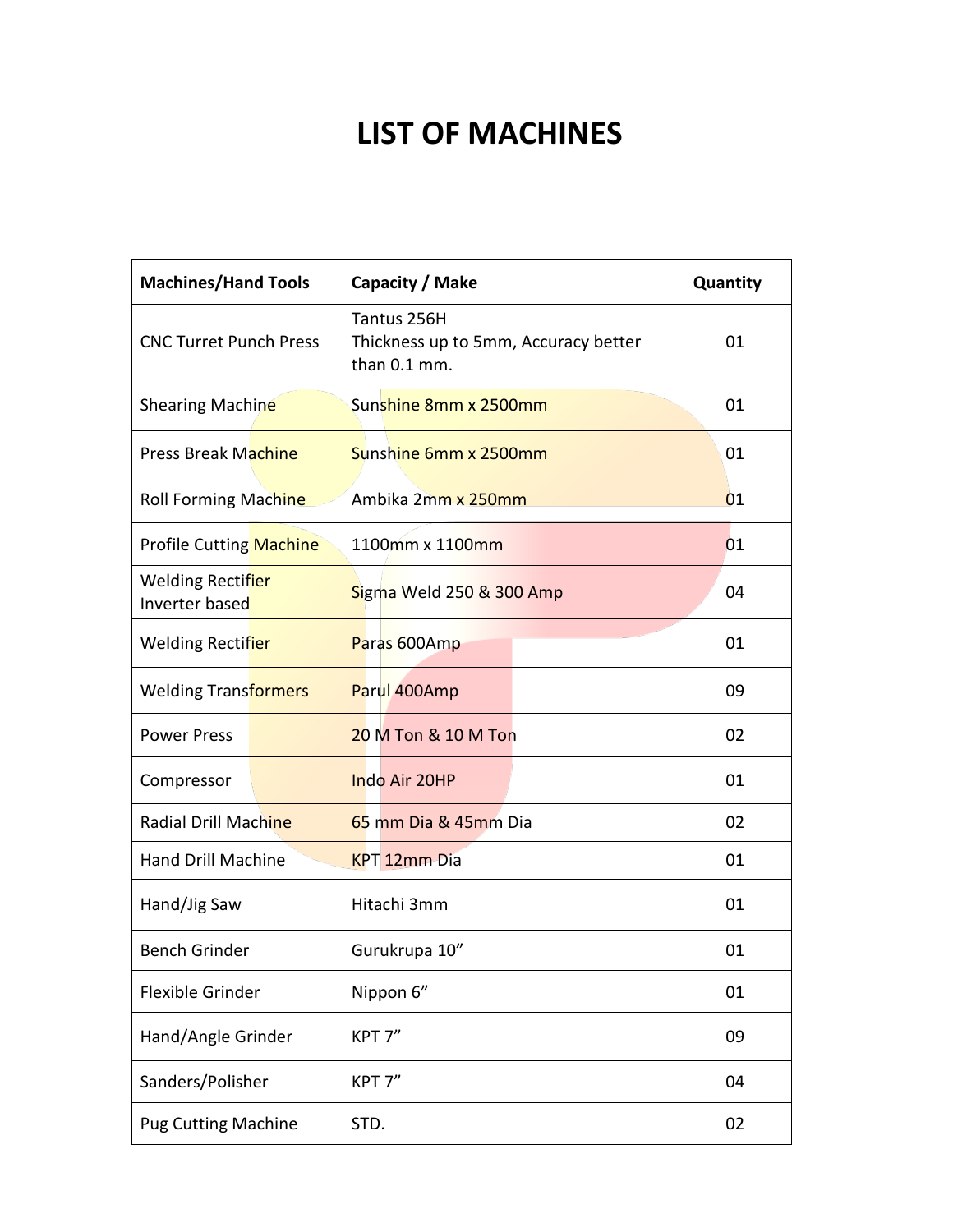| <b>Instrument Type</b> | Capacity / Make       | Quantity |
|------------------------|-----------------------|----------|
| Varnier Caliper        | 150 mm Dia / Mitutoyo | 01       |
| Micrometer             | 00 - 25mm / Precision | 01       |
| Spirit Level           | Standard              | 01       |
| Degree Protector       | Standard              | 03       |
| Pressure Gauge         | Hi Tech/Alto          | 04       |
| Measure Tape           | <b>Klas</b>           | 15       |
| <b>Drills</b>          | $2mm - 50mm$          | Lot      |
| Taps                   | $3mm - 36mm$          | Lot      |

## **LIST OF INSTRUMENT**

#### **MATERIAL TESTING FASCILITY**

| Phy. / Chem.            | Heatfab / Elca Lab / etc.             |  |  |  |
|-------------------------|---------------------------------------|--|--|--|
| D. P. Test              | Available at our works                |  |  |  |
| $X - Ray$               | Sonal industrial corporation Level II |  |  |  |
| Ultra sound             | Sonal industrial corporation Level II |  |  |  |
| <b>Stress Relieving</b> | Ferrotherm / Heat fab                 |  |  |  |
| <b>Sand Blasting</b>    | Himalaya asso. / Pradhan asso.        |  |  |  |
| <b>Powder Coating</b>   | Tricolour / Mehul Ent.                |  |  |  |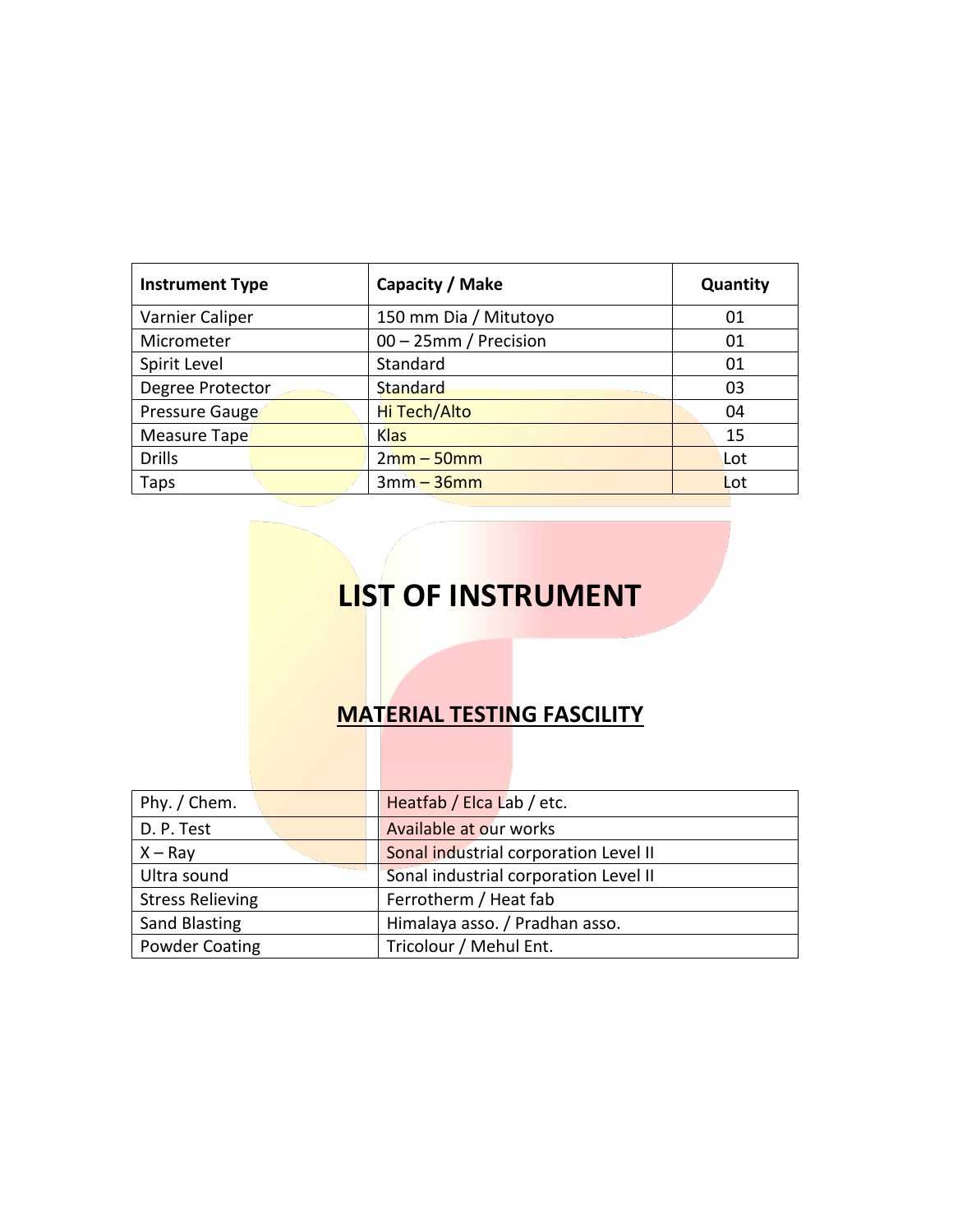#### **LIST OF KEY PERSON**

| Sr             | <b>Name</b>                     | Qualification       | <b>Experience</b> | Roles &<br><b>Responsibilities</b> |
|----------------|---------------------------------|---------------------|-------------------|------------------------------------|
| 1              | <b>Ritesh Chottalal Panchal</b> | <b>DME</b>          | 15 Yrs            | Director                           |
| 2              | M. G. Swami                     | <b>BSC Chemical</b> | 30 Yrs            | Director                           |
| 3              | Swapnil Chottalal Panchal       | <b>DME</b>          | 10 Yrs            | Director                           |
| $\overline{4}$ | S. H. Raut                      | <b>Bcom</b>         | 22 Yrs            | <b>Accounts Head</b>               |
|                | Kamlesh Kulkarni                | <b>DME</b>          | 04 Yrs            | Supervisor                         |

#### **MAN POWER STRENGTH**

| Sr |                 | <b>Man Power</b>           |                                              | <b>Strength</b> |
|----|-----------------|----------------------------|----------------------------------------------|-----------------|
|    | Manager         |                            |                                              |                 |
| 2  | Engineers       |                            |                                              |                 |
| 3  |                 | <b>Quality Assurance</b>   |                                              |                 |
| 4  |                 |                            | Skilled Operators (> 10 years of experience) |                 |
| 5  |                 | <b>Unskilled Operators</b> |                                              | 15              |
| 6  |                 | <b>Qualified Welders</b>   |                                              |                 |
|    | <b>Accounts</b> |                            |                                              |                 |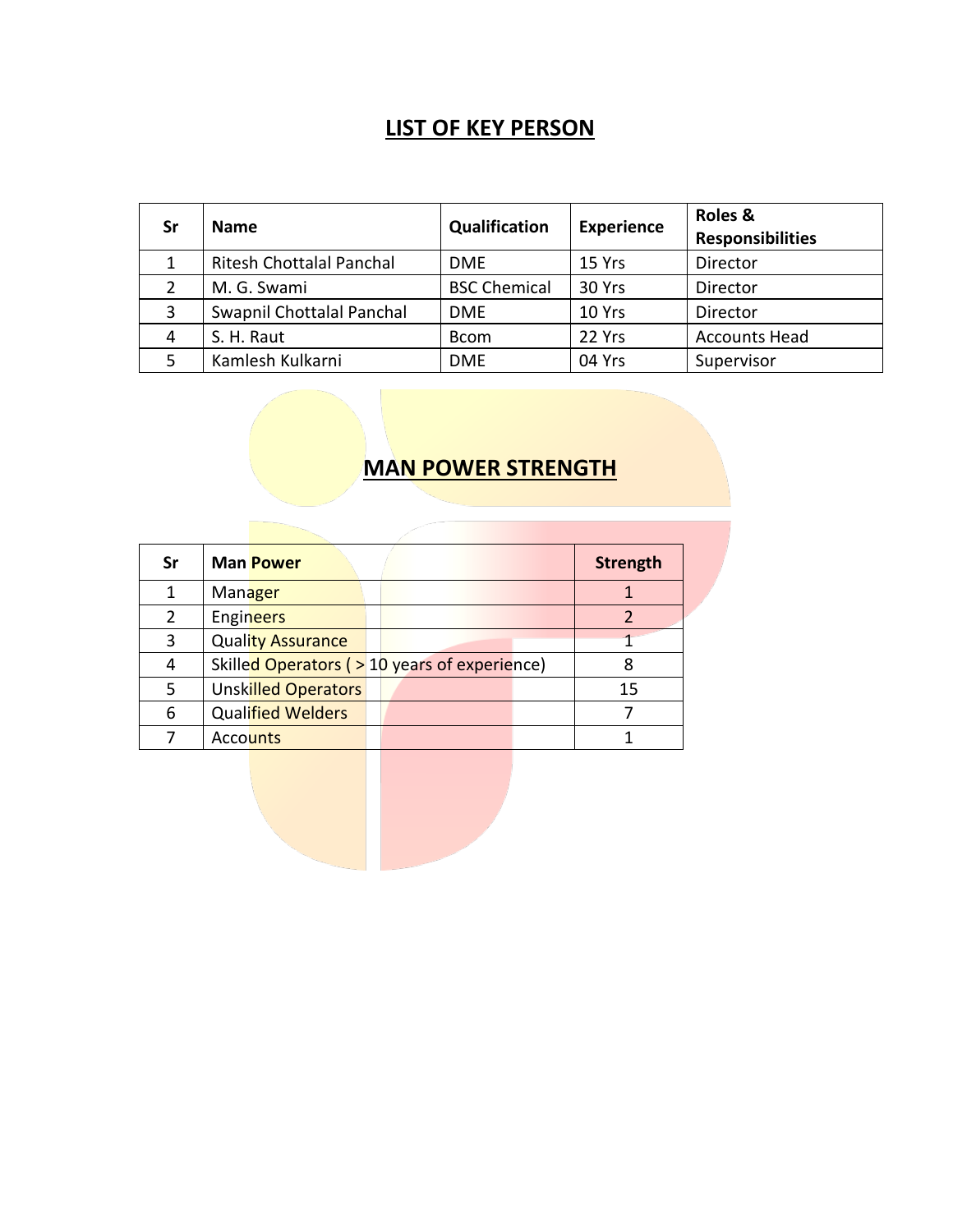### **ORGANIZATION STRUCTURE**